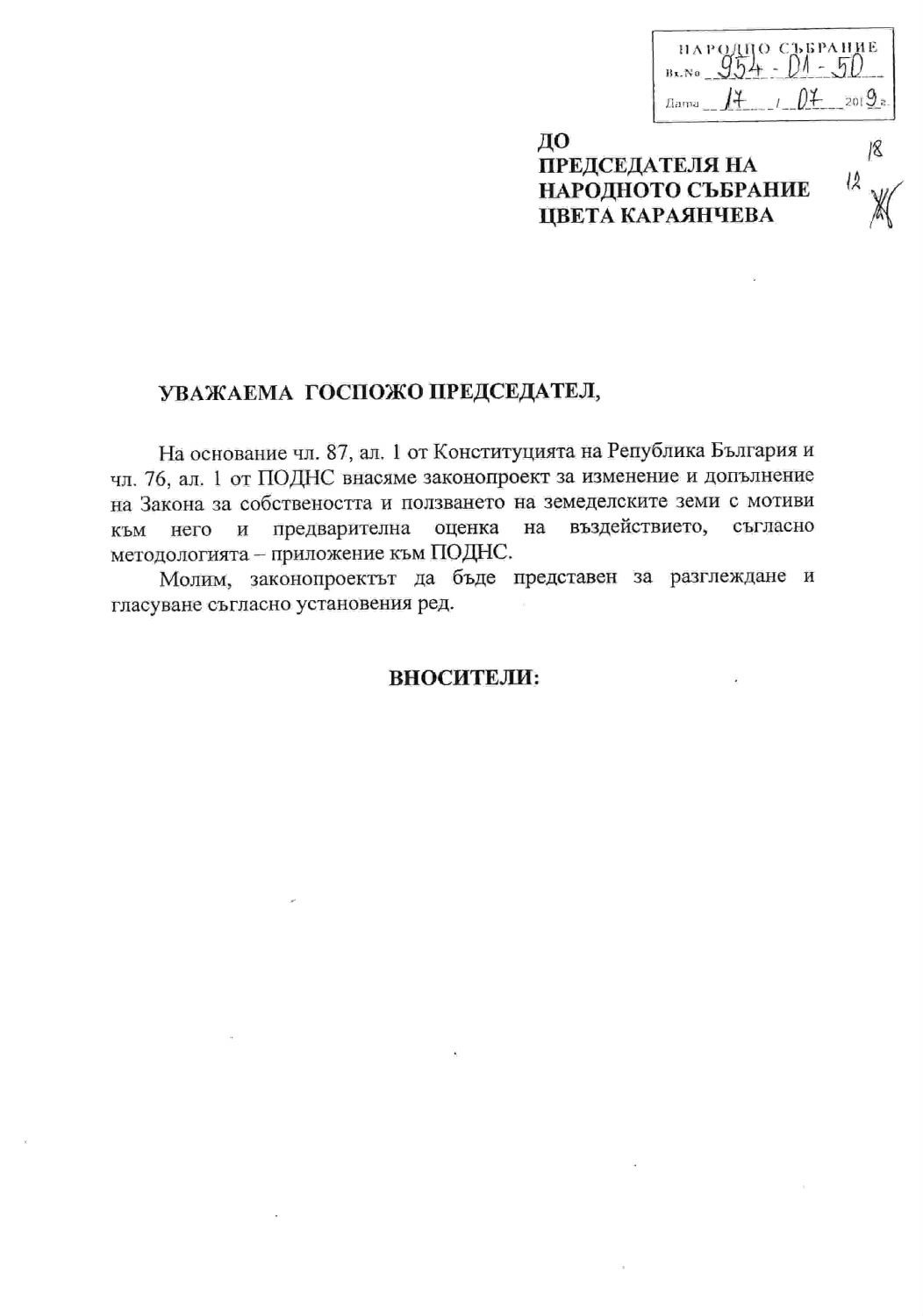### ЗАКОН

# ЗА ИЗМЕНЕНИЕ И ДОПЪЛНЕНИЕ НА ЗАКОНА ЗА СОБСТВЕНОСТТА И ПОЛЗВАНЕТО НА ЗЕМЕДЕЛСКИТЕ ЗЕМИ

(обн., ДВ, бр. 17 от 1991 г.; попр., бр. 20 от 1991 г.; изм., бр. 74 от 1991 г., бр. 18, 28, 46 и 105 от 1992 г., бр. 48 от 1993 г.; Решение № 12 на Конституционния съд от 1993 г. – бр. 64 от 1993 г.; изм., бр. 83 от 1993 г., бр. 80 от 1994 г., бр. 45 и 57 от 1995 г.; решения № 7 и № 8 на Конституционния съд от 1995 г. – бр. 59 от 1995 г.; изм., бр. 79 от 1996 г.; Решение № 20 на Конституционния съд от 1996 г. – бр. 103 от 1996 г.; изм., бр. 104 от 1996 г.; Решение № 3 на Конституционния съд от 1997 г. – бр. 15 от 1997 г.; изм., бр. 62, 87, 98, 123 и 124 от 1997 г., бр. 36, 59, 88 и 133 от 1998 г., бр. 68 от 1999 г., бр. 34 и 106 от 2000 г., бр. 28, 47 и 99 от 2002 г., бр. 16 от 2003 г., бр. 36 и 38 от 2004 г., бр. 87 от 2005 г., бр. 17 и 30 от 2006 г., бр. 13, 24 и 59 от 2007 г., бр. 36 и 43 от 2008 г., бр. 6, 10, 19, 44, 94 и 99 от 2009 г., бр. 62 от 2010 г., бр. 8 и 39 от 2011 г., бр. 25 и 44 от 2012 г., бр. 15, 16 и 66 от 2013 г., бр. 38, 49 и 98 от 2014 г., бр. 12, 14, 31, 61 и 100 от 2015 г., бр. 61 от 2016 г., бр. 13 и 58 от 2017 г. и бр. 42, 55 и 77 от 2018г.)

### Параграф единствен:

В Преходни и заключителни разпоредби се създава нов § 16a:

§ 16a. (1) Давността за придобиване на земеделски земи, собственост на общински или държавни училища, възстановени по този закон, спира да тече до 31 декември 2022 г.

(2) Давността по ал. 1 спира и за всички неприключили съдебни пред нотариус и всички висящи искови производства производства по чл. 108 от Закона за собствеността, неприключили с влязло в сила Решение на съдилищата в Република България.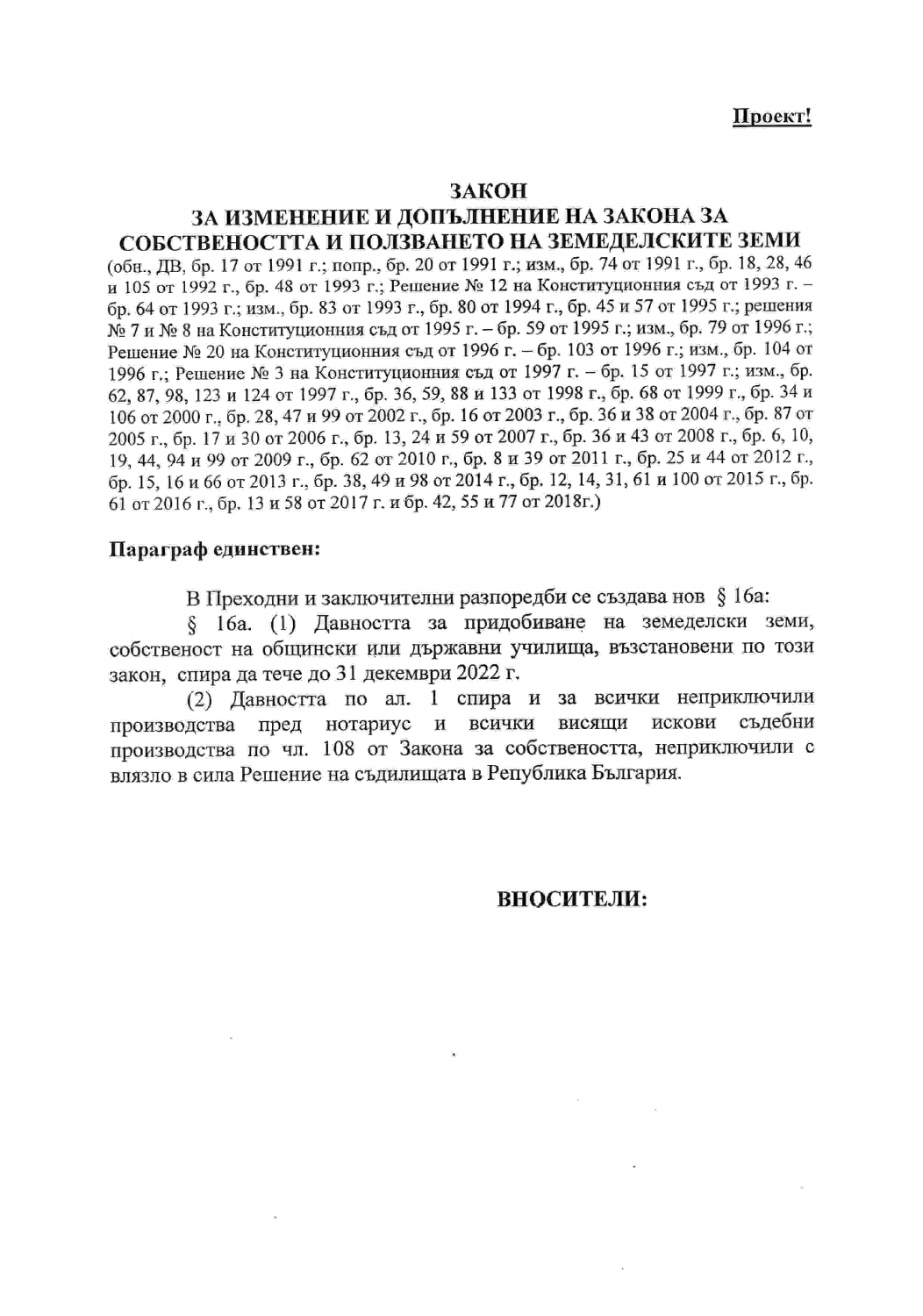# МОТИВИ

Законопроектът цели спирането на давността, относно имоти възстановени на училища по реда на Закона за собствеността и ползването на земеделските земи, тъй като има множество не решени казуси, които водят до прехвърляне на тези земи на други собственици. С предложените промени не се решават по същество възникналите спорове, но се спира възможността за злоупотреби със собствеността до 2022г. – период, необходим на законодателя да преодолее празнотите в нормативната уредба и намери най-справедливото решение. Предложението уеднаквява възможността за придобиване по давност на земеделските земи, собственост на общински и държавни училища възстановени по ЗСПЗЗ с този на общинските и държавни недвижими имоти, за които е наложен мораториум за придобиване по давност до 2022г. За да не се приложи двоен стандарт за започналите производства и тези, които ще стартират след законодателните промени е необходимо те също да бъдат спрени, в тази връзка е и предложението по ал. 2 от §16а.

Проектозаконът ще спре възможността да се заграбят училищни земи, които към момента не изпълняват основната си роля, а именно да подпомагат дейността на училищата и образованието, а служат за задоволяване на нуждите на частни лица. Такива примери има множество в гр. Плиска, където училищното настоятелство иска да придобие земите на ОбУ "Св. Паисий Хилендарски" по давност и да се разпорежда със собствеността, в гр. Шумен - Общинския съвет продава училищни земи на частна фирма и много др. примери могат да бъдат посочени.